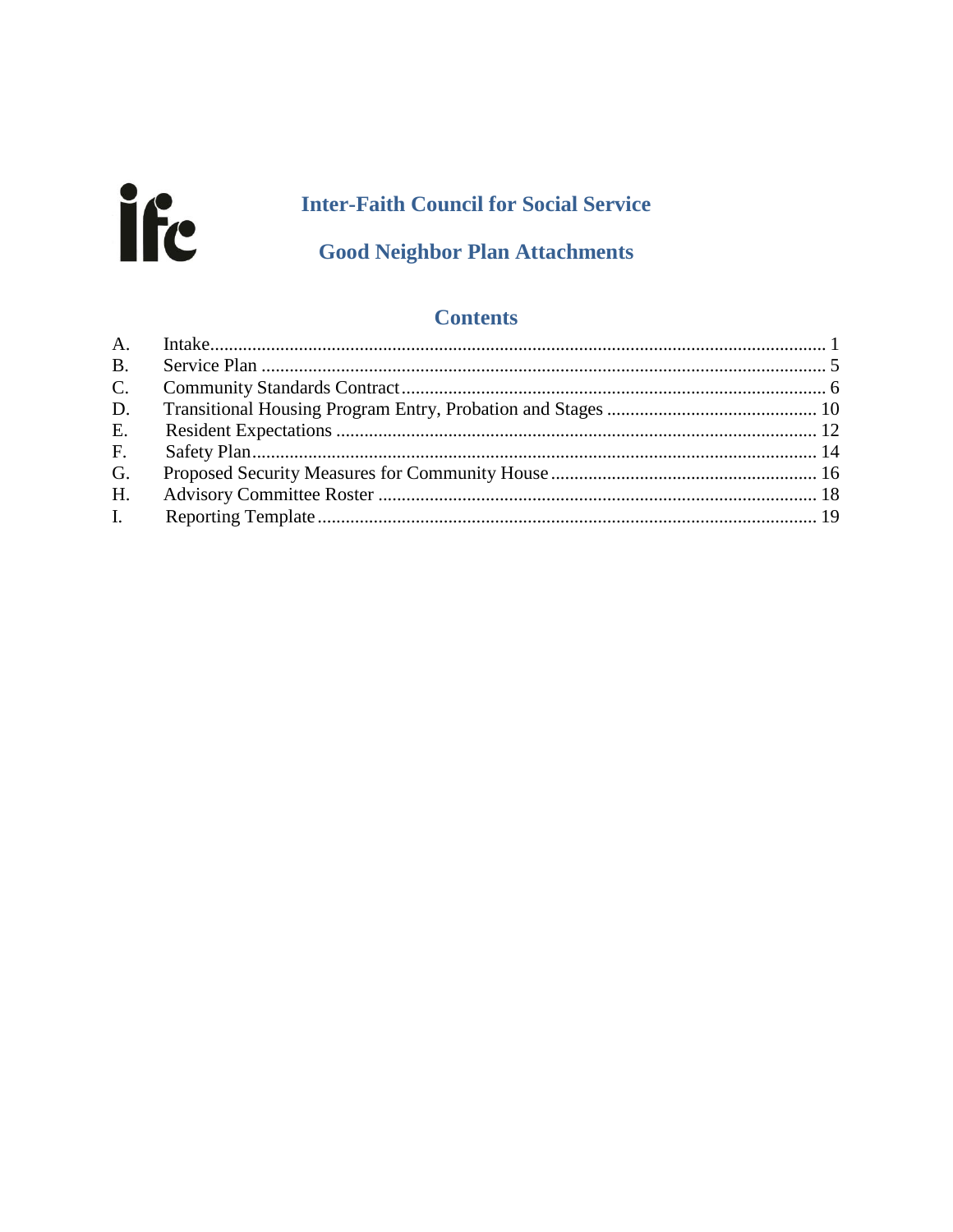#### **Inter-Faith Council for Social Service**

# **A.Intake**

<span id="page-1-0"></span>

| Date Entered Facility:                 | Month                                     | Day                                                                                       |               | Year                                                                                                 |
|----------------------------------------|-------------------------------------------|-------------------------------------------------------------------------------------------|---------------|------------------------------------------------------------------------------------------------------|
| First Name: Middle Initial: Last Name: |                                           |                                                                                           | Suffix:       |                                                                                                      |
| AKA/Nickname:                          |                                           |                                                                                           |               |                                                                                                      |
|                                        |                                           | Social Security Number:<br><u>core</u> or check one of the following                      |               |                                                                                                      |
|                                        |                                           |                                                                                           |               |                                                                                                      |
|                                        |                                           | (Try to get last four numbers of SSN if they will not provide full SSN)                   |               |                                                                                                      |
| Date of Birth: Month:                  |                                           | Day:                                                                                      | Year:         |                                                                                                      |
| Gender:                                |                                           | Male: Female:                                                                             |               |                                                                                                      |
|                                        |                                           |                                                                                           |               | Primary Race/Secondary Race (If secondary race mark as follows: Primary $-P$ , Secondary $-S$ )      |
| $\frac{1}{2}$                          | American Indian/Alaska Native             |                                                                                           | $\frac{1}{2}$ | <b>Black/African American</b>                                                                        |
|                                        | Native Hawaiian or Other Pacific Islander |                                                                                           | $\sim$ $-$    | Asian                                                                                                |
| White<br>$\mathbb{R}^n$                |                                           |                                                                                           |               | Other                                                                                                |
|                                        |                                           | Domestic Violence Victim: _______Yes ____________No                                       |               | U.S. Military Veteran: _______ Yes _______No _______Don't Know<br>______Refused                      |
| Juvenile Parent:                       | $Yes$ No                                  |                                                                                           |               |                                                                                                      |
|                                        |                                           |                                                                                           |               | Driver's License/State ID Number: ____________ Issuing State of ID: _____________                    |
|                                        |                                           |                                                                                           |               | Last Permanent Address (please include zip code): ______________________________<br>Street           |
| City/Town                              |                                           | <b>State</b>                                                                              |               | Zip Code                                                                                             |
|                                        |                                           |                                                                                           |               | Have you been living in Chapel Hill or Carrboro? Yes _______ No ______ How long? ___________________ |
|                                        |                                           |                                                                                           |               | If not, where have you been living? City/Town/County                                                 |
|                                        |                                           |                                                                                           |               |                                                                                                      |
| How long have you been homeless?       |                                           | mg have you been homeless?<br>1. Continuously homeless for one year: ______ Yes ______ No |               |                                                                                                      |
|                                        |                                           |                                                                                           |               | 2. Have you had at least four episodes of homelessness in the past three years? ____ Yes ____        |
| No                                     |                                           |                                                                                           |               |                                                                                                      |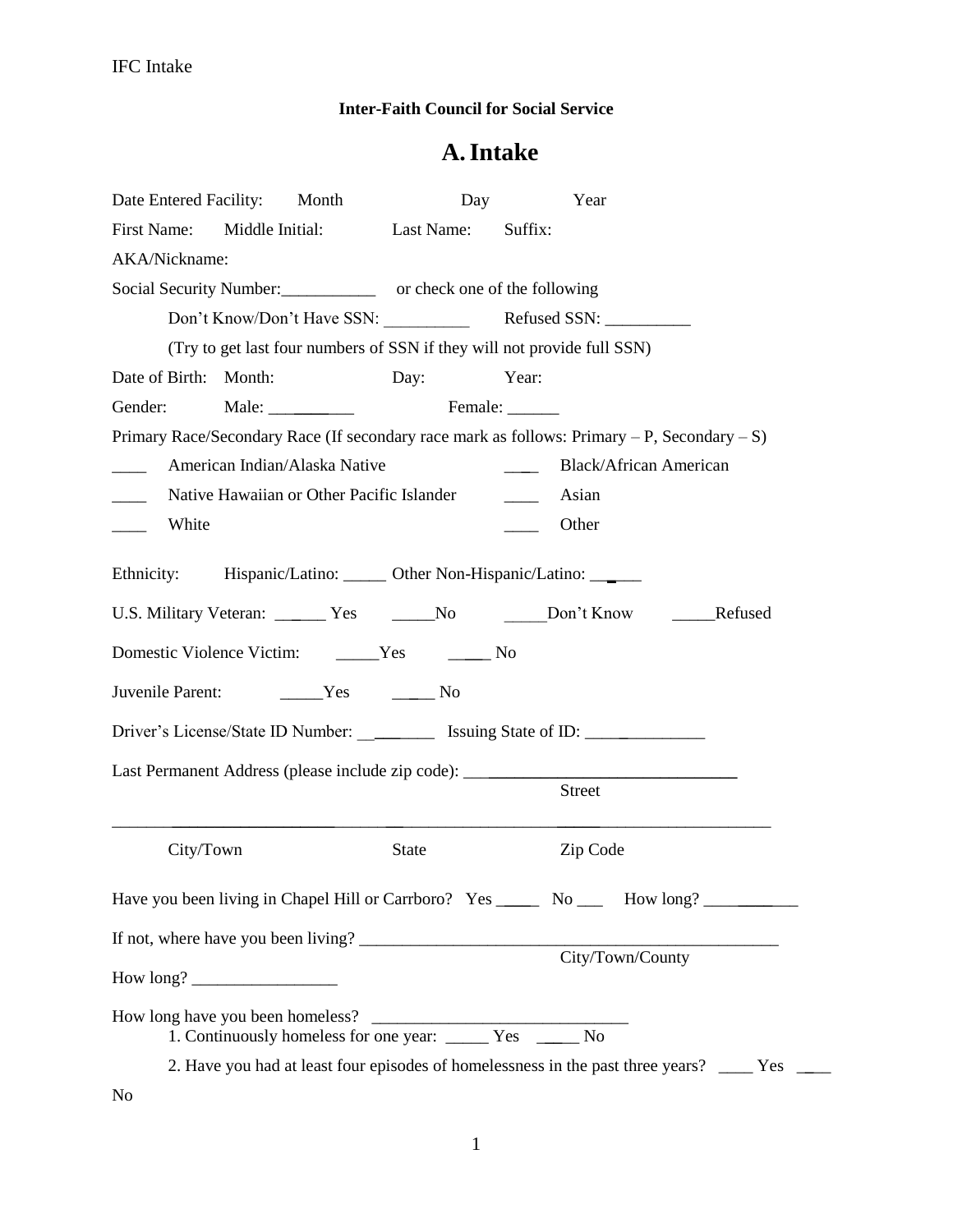## IFC Intake

| Primary Reason for Homelessness (check one):                                                |                           |                               |                                             |
|---------------------------------------------------------------------------------------------|---------------------------|-------------------------------|---------------------------------------------|
| Child Abuse/Neglect                                                                         | ______Release from Prison |                               | _____Victim of Domestic Violence            |
| ____ Disability                                                                             | ________Runaway           |                               | Eviction                                    |
| ______Substance Abuse                                                                       | IIIV/AIDS                 |                               | Transient                                   |
| Mental Health Diagnosis                                                                     | Underemployment           |                               | Natural Disaster                            |
| ______Unemployment                                                                          | _____Dual Diagnosis       |                               | ______Chronic Alcoholism                    |
| Is Homelessness due to foreclosure?: ____Yes ___No ___Don't Know ___Refused                 |                           |                               |                                             |
| Type of Living Situation (before you came to this agency):                                  |                           |                               |                                             |
| ____ Rental Housing/Apartment                                                               |                           | <b>Emergency Shelter</b>      |                                             |
| <b>EXECUTE:</b> Permanent Housing for Formerly Homeless                                     |                           | ____ Foster Care/Group Home   |                                             |
| Place not meant for habitation                                                              |                           | ____ Hospital                 |                                             |
| ____Psychiatric Hospital or Facility                                                        |                           |                               | ___ Hotel/Motel without emergency shelter   |
| ____Jail, Prison or Juvenile Facility                                                       |                           | ____ Owner of House/Apartment |                                             |
| _____ Substance Abuse Treatment Center                                                      |                           | ____ Living with Family       |                                             |
| <b>Living with Friends</b>                                                                  |                           |                               | ____ Transitional Housing for Homeless      |
| Don't Know                                                                                  |                           | Refused                       |                                             |
|                                                                                             |                           |                               |                                             |
| Length of Stay at above Living Situation:                                                   |                           |                               |                                             |
| _ One week or less                                                                          |                           |                               | _More than one week but less than one month |
| _More than one month but less than 3 months _ More than three months but less than one year |                           |                               |                                             |
| _ one year or longer                                                                        |                           | Don't know                    |                                             |
|                                                                                             |                           |                               |                                             |
| Where did you stay the night before you came to our shelter?                                |                           |                               |                                             |
| Why are you seeking shelter at this time? What are your plans?                              |                           |                               |                                             |
|                                                                                             |                           |                               |                                             |
| Have you ever been in jail or prison?                                                       | $\rule{1em}{0.15mm}$ Yes  | $\sqrt{N}$                    |                                             |
| Are you currently on probation?                                                             | Yes                       | N <sub>0</sub>                |                                             |
| Do you have a pending court date?                                                           | $\rule{1em}{0.15mm}$ Yes  | $\rule{1em}{0.15mm}$ No       |                                             |
| Are you a registered sex offender?                                                          | Yes                       |                               | No If yes, which state? $\_\_$              |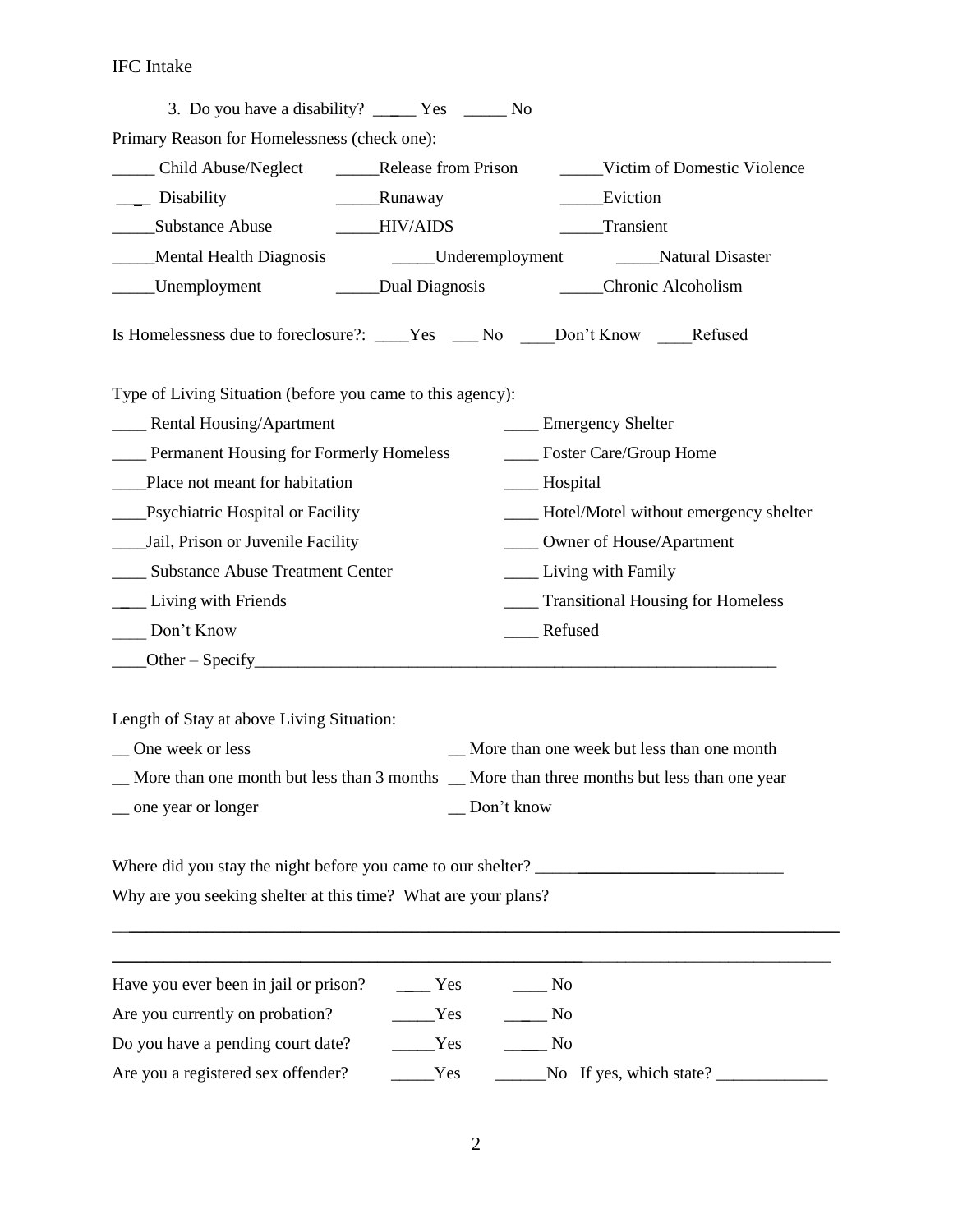## IFC Intake

| Do you have any medical issues at the present time? _____ Yes ______ No                                               |
|-----------------------------------------------------------------------------------------------------------------------|
|                                                                                                                       |
| <u> 1989 - Johann Barn, mars ann an t-Amhainn an t-Amhainn an t-Amhainn an t-Amhainn an t-Amhainn an t-Amhainn an</u> |
| (If Yes, please refer to social worker for a complete assessment.)                                                    |
| Do you have any mental health issues at the present time? ______ Yes _________ No                                     |
|                                                                                                                       |
| (Regardless of answer, please refer to mental health clinic for assessment.)                                          |
| <b>Emergency Contacts:</b>                                                                                            |
|                                                                                                                       |
|                                                                                                                       |
|                                                                                                                       |
|                                                                                                                       |
|                                                                                                                       |
|                                                                                                                       |
| Emergency Contacts will only be used for serious medical emergencies or death.                                        |
|                                                                                                                       |
| Do you have a car?<br>$Yes$ —<br>$No$ —                                                                               |
| If Yes, Please provide the following:<br>Year: $\_\_$                                                                 |
| Make: _____________ Model: ______________ Color: _______________ Plate Number: ____________________                   |
|                                                                                                                       |
| Are you working with other agencies? ______ Yes ________No                                                            |
| If yes, please list:                                                                                                  |
|                                                                                                                       |
|                                                                                                                       |
|                                                                                                                       |
|                                                                                                                       |
|                                                                                                                       |
|                                                                                                                       |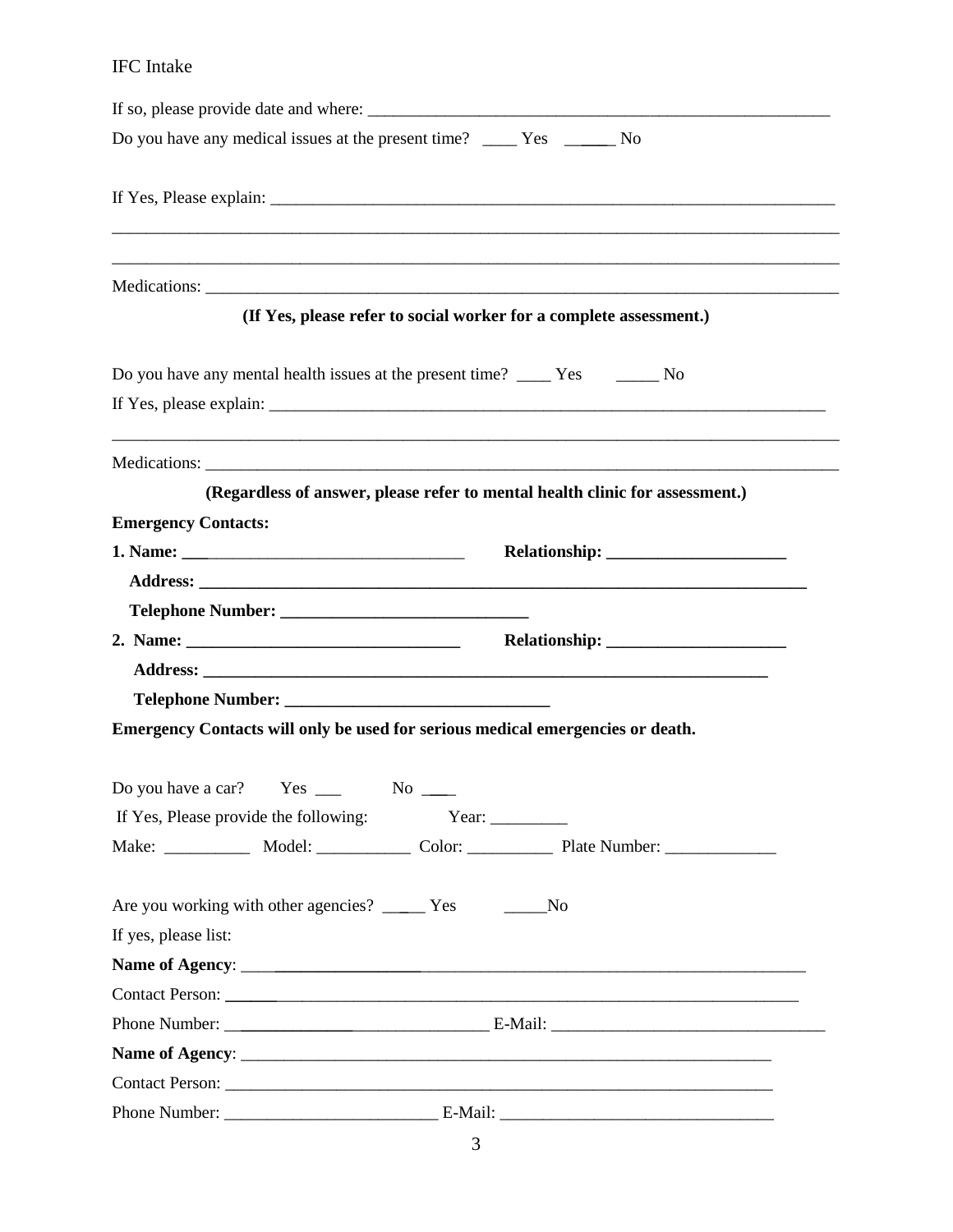#### IFC Intake

Inter-Faith Council for Social Service (IFC) makes every effort to protect your right to confidentiality. The information you provide to IFC is maintained in your agency case record and an internal database. Information entered into the case record is not shared with any outside agency without your written permission. IFC's database is used to track data (numbers) on homeless individuals and families we serve. None of the information collected is identified to any source by name of client.

As a participating agency of the Carolina Homeless Information Network (CHIN), we also use a computerized Homeless Management Information System (HMIS) to collect and report on information about the clients we serve. We collect personal information directly from you for reasons that are discussed in the CHIN Privacy Practices. We may be required to collect some personal information by law or by organizations that give us money to operate this program. Other personal information that we collect is important to run our programs, to improve services to homeless persons, and to better understand the needs of homeless persons. We only collect information that we consider to be appropriate. If you do not want your information entered into and shared through the HMIS, please put an X through this paragraph.

|                                     | , do hereby certify that the answers I have given to the |  |  |  |
|-------------------------------------|----------------------------------------------------------|--|--|--|
| (Printed Applicant Name)            | preceding questions are true and accurate.               |  |  |  |
| (Signature of Program Applicant)    | (Date)                                                   |  |  |  |
| <b>Staff Comments/Observations:</b> |                                                          |  |  |  |
|                                     |                                                          |  |  |  |
|                                     |                                                          |  |  |  |
|                                     |                                                          |  |  |  |
| <b>Staff Signature</b>              | Intake<br>Date                                           |  |  |  |
|                                     | Revised 9/20/10                                          |  |  |  |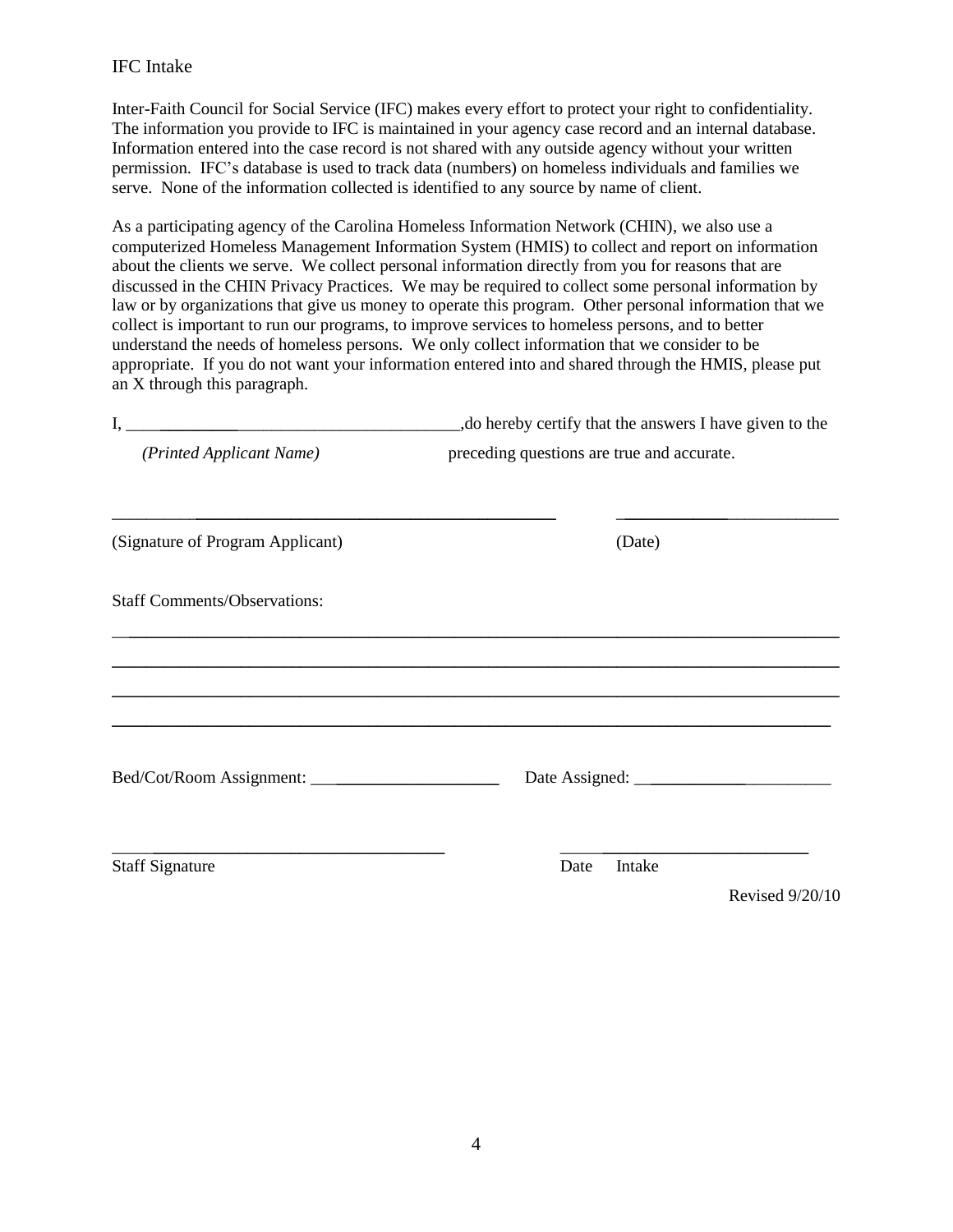## **B. Service Plan**

**Family Name: \_\_\_\_\_\_\_\_\_\_\_\_\_\_\_\_\_\_\_\_\_\_\_\_\_\_\_\_\_\_\_\_\_\_ Date of Intake: \_\_\_\_\_\_\_\_\_\_\_\_\_**

**Today's Date: \_\_\_\_\_\_\_\_\_\_\_\_\_\_\_\_\_\_\_\_\_\_\_\_\_\_\_\_\_\_\_\_\_ Date of Next Review: \_\_\_\_\_\_\_\_\_\_\_**

<span id="page-5-0"></span>

| <b>Need</b>            | <b>Description</b> | <b>Resident will Do</b> | <b>Staff Will Assist With</b> | <b>Date Completed</b> |
|------------------------|--------------------|-------------------------|-------------------------------|-----------------------|
| Physical Health        |                    |                         |                               |                       |
|                        |                    |                         |                               |                       |
| Mental Health          |                    |                         |                               |                       |
|                        |                    |                         |                               |                       |
| <b>Substance Abuse</b> |                    |                         |                               |                       |
|                        |                    |                         |                               |                       |
| Financial              |                    |                         |                               |                       |
|                        |                    |                         |                               |                       |
| Housing                |                    |                         |                               |                       |
|                        |                    |                         |                               |                       |
| Legal                  |                    |                         |                               |                       |
|                        |                    |                         |                               |                       |
| Citizenship            |                    |                         |                               |                       |
|                        |                    |                         |                               |                       |
| Plan                   |                    |                         |                               |                       |
|                        |                    |                         |                               |                       |

**Resident Signature Staff Signature** 

**Date: \_\_\_\_\_\_\_\_\_\_\_\_\_\_\_\_\_\_\_\_\_\_\_\_\_\_\_\_\_\_\_ Date: \_\_\_\_\_\_\_\_\_\_\_\_\_\_\_\_\_\_\_\_\_\_\_\_\_\_\_**

**\_\_\_\_\_\_\_\_***\_\_\_\_\_\_\_\_\_***\_\_\_\_\_\_\_\_\_\_\_\_\_\_\_ \_***\_\_\_\_\_\_\_\_\_\_\_\_\_\_***\_\_\_\_\_\_\_\_\_\_\_\_**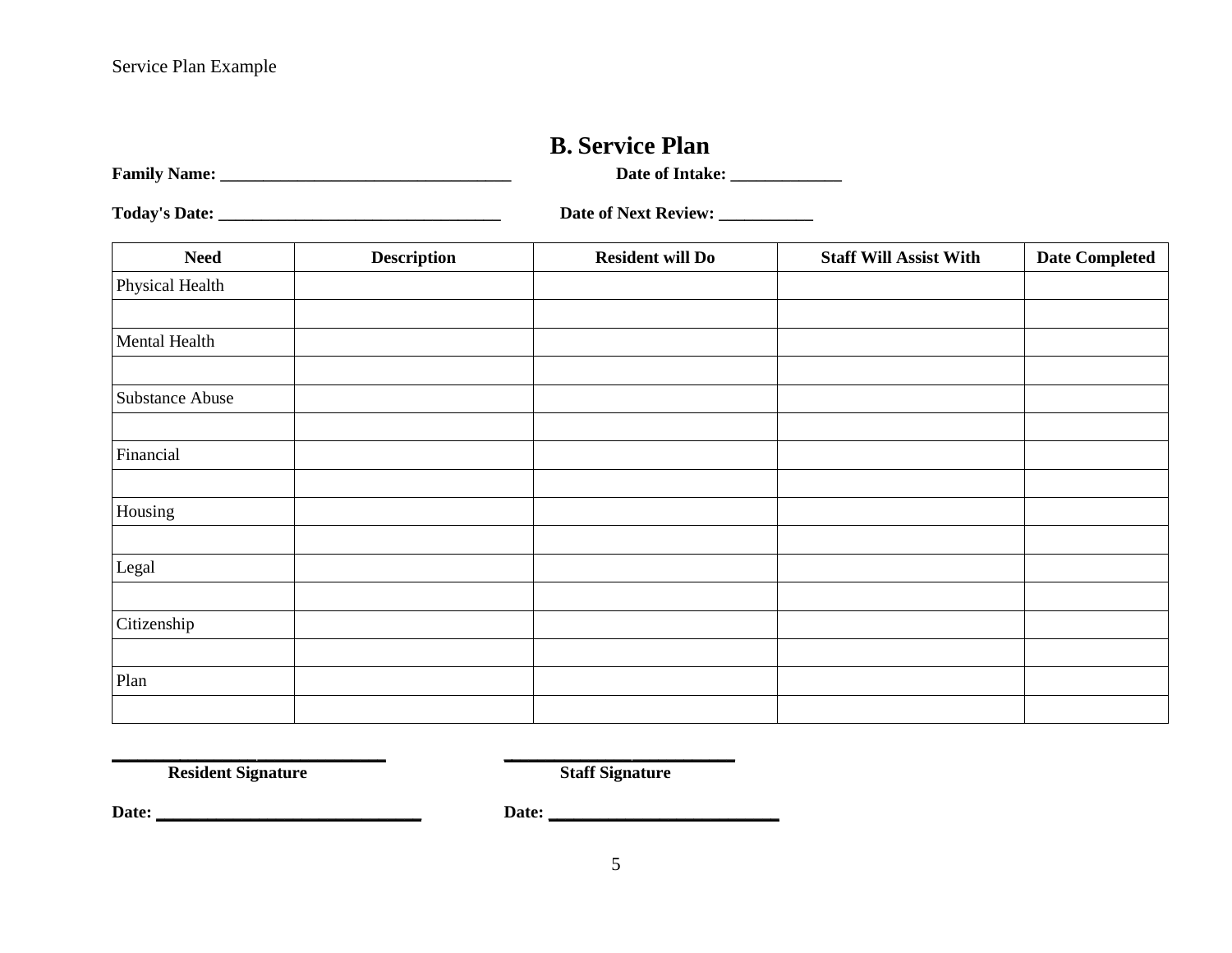# **C. Community Standards Contract**

#### <span id="page-6-0"></span>**Welcome to Community House**

Community House strives to maintain a safe, comfortable, and peaceful environment and requires that all persons treat others with respect and dignity, whether working at, living in or staying in Community House.

All transitional residents entering Community House will receive both written and verbal information and orientation materials regarding program rules and requirements. All residents must sign this *Community House Community Standards* agreement before being accepted in Stage 1.

#### **Core Principles**

It is IFC's policy and practice that transitional residents accepted into the Transitional Housing Program will behave appropriately and cooperatively. The following principles guide the program's Community Standards:

- All persons should be treated with respect. Staff, volunteers and residents will treat each other with courtesy and will show respect for other people's feelings, physical space, and property.
- People need a safe environment to manage and express social customs and cultural differences. Staff, volunteers, and residents will treat each other with respect when resolving conflict situations. Threatening language and fighting are incompatible with Community House principles.
- Diversity and inclusivity are integral to the Community House program. Language should be constructive and respectful to all regardless of race, gender, sexual orientation, religion, ethnicity, age, educational background and economic circumstances. Racist, sexist, homophobic or otherwise prejudicial language is incompatible with Community House's commitment to diversity.
- Good citizenship is a core Community House value. Staff, residents, and volunteers are expected to be good role models in the community, to be respectful of neighbors and the property of others, to obey all Town ordinances, and to reinforce Community House values and protocols. Senior residents will exercise good citizenship and help new occupants with program requirements and their interactions with others. Panhandling, trespassing, loitering, sexually explicit behavior, and harassment are contrary to these values and prohibited at Community House and other IFC facilities.
- Staff, residents, and volunteers are encouraged to be respectful of others, courteous in public and must refrain from drinking alcoholic beverages, smoking or walking across private property without permission. Walking and loitering on private property is trespassing and is unacceptable for Community House residents.
- Community House residents are expected to be positive role models and representatives in the community. Community House services will be denied to any individual who regularly and persistently behave contrary to program values and protocols.

These core principles are the heart of what it means to be a member of Community House. These principles govern the development of program procedures, corrective measures, and daily interactions of all staff, volunteers, and transitional residents.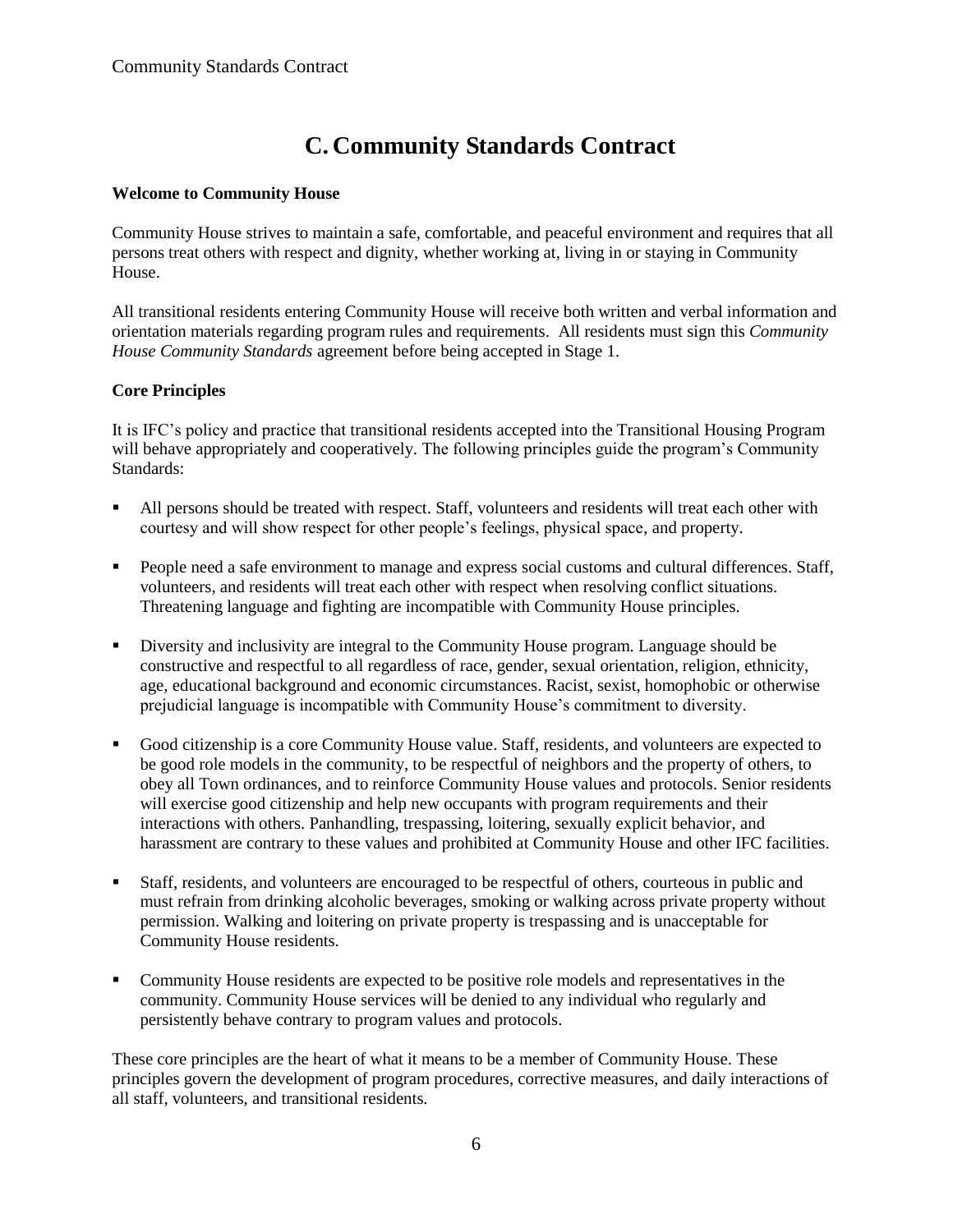#### **Hours and Schedules – Transitional Residents**

- Community House is a year-round transitional housing program for homeless men.
- All outside doors will be locked from 8:00 p.m. until 7:00 a.m. each day.
- Curfew for all transitional residents is 8:00 p.m. Exceptions for employment or programmatic purposes must be prearranged with Community House staff.
- Residents may not leave the property after 8:00 p.m. unless they are working or attending a scheduled meeting. All requests to leave the property must be approved in advance by staff.
- Residents must sign out and sign in every time they leave and return to the Community House campus.
- Quiet time and lights out is from 10:00 p.m. till 6:00 a.m. Earlier wake-up calls can be arranged with program staff.
- Residents will be required to complete all assigned tasks and responsibilities and make their rooms presentable before leaving the Community House campus.
- Indoor and outdoor recreation and outdoor smoking areas are provided for residents.
- Once admitted into the program, residents may leave the property for appointments, work, school or other appointments that are approved by staff and listed in their service plans.
- **•** During program orientation, residents will be informed about the schedule of activities and services.

#### **Conditions of Stay**

- All transitional residents will complete an Intake Assessment and begin working with a case manager within 48 hours of arrival.
- Background checks will be done as part of the assessment. Applicants with a violent history or demonstrated non-compliance with program objectives may be denied residential services. Registered sex offenders are ineligible for transitional housing services due to our proximity to a child care program. If for any reason, someone on the sex offender registry is discovered to have been inadvertently admitted to Community House, the sheriff's office will be called immediately and the resident status will be terminated immediately.,
- A copy will be made of each resident's ID and placed in the resident's case file. Each resident will be assisted in obtaining an official photo ID during his stay in the program if he does not posses one.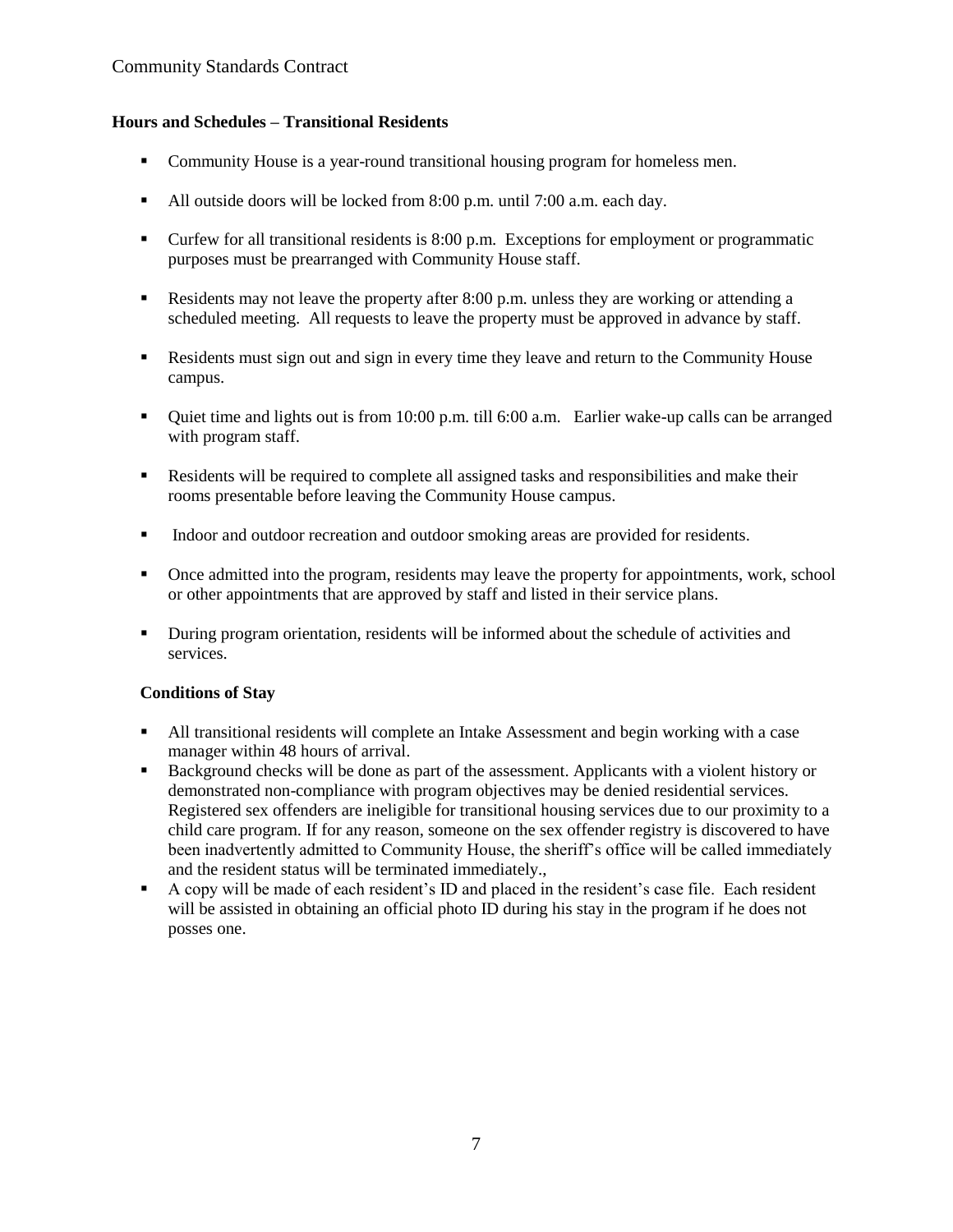- Each resident's daytime hours will be filled with specific service plan tasks. This includes but is not limited to: meetings with case managers; appointments; training opportunities; exercise; spiritual activities; job interviews; and employment. In addition, all residents will complete facility assignments, cleaning, maintenance, and other duties as assigned.
- Community House is an alcohol/controlled substance-free program; residents may not drink, possess, or distribute alcohol or controlled substances on the premises. Failure to adhere to this policy may lead to expulsion from the program.
- Smoking is only permitted in designated outdoor smoking areas.
- Residents will be subject to breathalyzer or UA (drug screening). Staff may request residents to take a breathalyzer or UA test if the client is exhibiting suspicious behavior or if it is part of an individual's case management plan. Failure to comply with the test could result in expulsion from the program. Positive screenings will be evaluated by staff based on the individual's case management plan.
- Community House is a weapons-free zone. No firearms, knives or weapons of any kind are permitted on Community House property at any time.
- All medications, including controlled-substance prescriptions, must be checked into the medical clinic when the resident arrives and will be available as prescribed.
- In All residents, staff, and volunteers may enter and leave the shelter only through designated entrances and exits.
- **Persons will not be allowed to enter the building through fire exits or other unauthorized** entrances.
- Residents who have medical or legal appointments in a location not served by the free bus routes will be approved for a bus pass through their case manager. Bus schedules are available at the Reception Desk.
- When walking to any destination in town, please obey pedestrian safety rules and walk in the main thoroughfares.
- Community House reserves the right to dispose of unattended belongings left at Community House.
- All residents are required to shower each day and do laundry (including linens) on a weekly basis. Laundry schedules are posted in the laundry room.
- **•** Loitering is not allowed on the property, in the neighborhoods surrounding the shelter, or on the streets of Chapel Hill/Carrboro
- Visitors are not allowed at Community House without prior written approval of the Residential Services Director.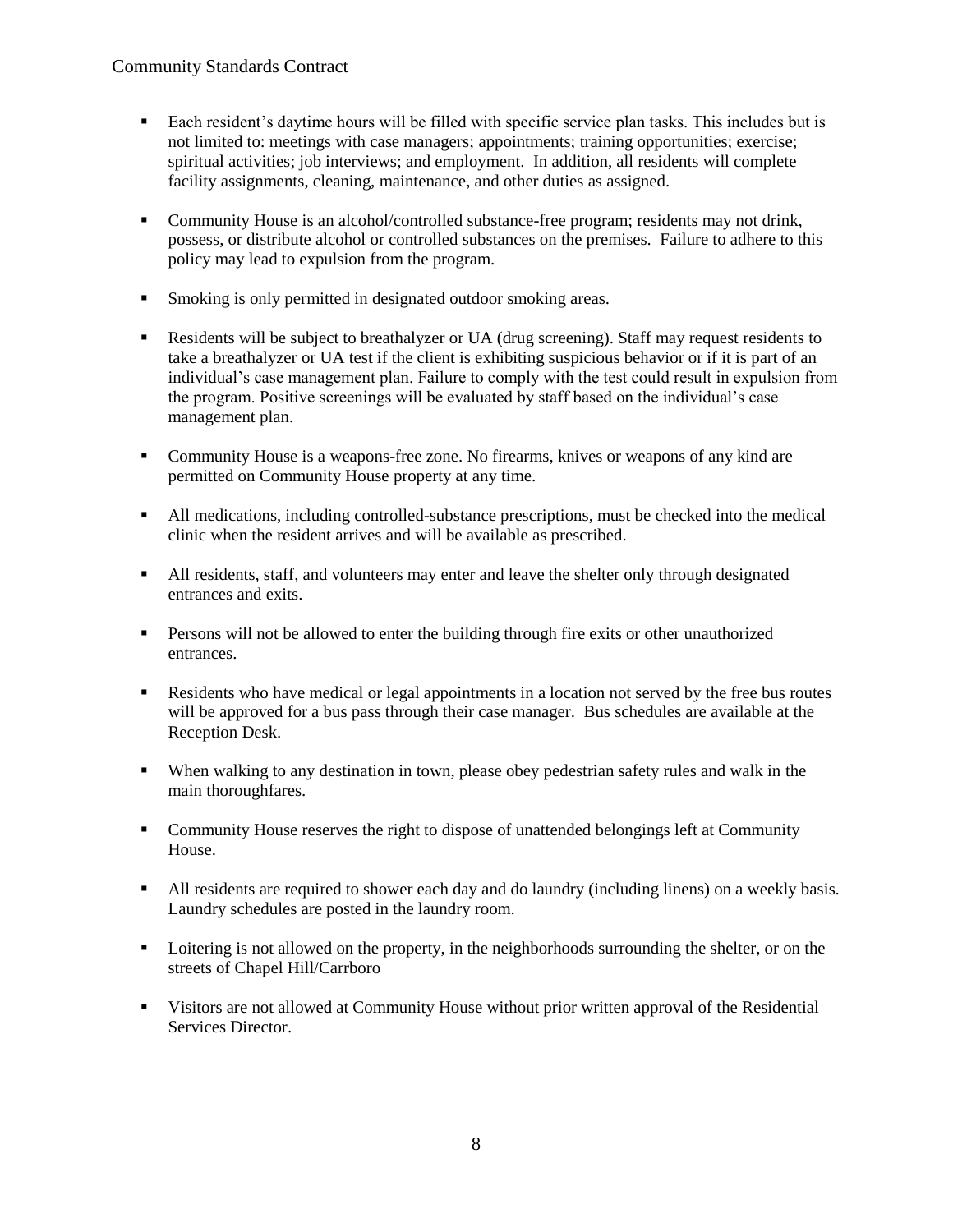#### **Accommodations**

- All transitional residents will be assigned to a specific bed on the day of arrival and re-assigned a bed when they move into a new program stage.
- No food, medicine, or other items that may decay or attract infestations can be stored.
- All personal belongings must be stored in assigned lockers and storage areas. No personal items are to be left in or around the sleeping area.

#### **Shelter Guests**

- Seventeen emergency shelter cots will be available to homeless men who seek emergency services on inclement weather nights as defined in the Management Plan.
- Individuals seeking emergency shelter on these nights will report to IFC's administrative offices between the hours of 9:00 a.m. and 4:00 p.m. to be screened for eligibility. **You cannot get an emergency cot by going directly to Community House.**
- Background checks will be done and the national sex offender registry will be checked before approval is given for emergency shelter. Registered sex offenders are not eligible for emergency shelter at 1315 Martin Luther King, Jr. Blvd. If for any reason, someone on the sex offender registry is discovered to be staying at Community House, the sheriff's office will be called immediately and the shelter guest's status will be terminated immediately.
- Individuals accepted into the emergency shelter will be transported from IFC's administrative offices to Community House after dinner and returned to IFC's administrative offices the next morning. All shelter guests will be required to spend the entire night at Community House. Guests who choose to leave the campus early will receive an involuntary discharge of at least 30 days.
- Shelter guests will be restricted to the first floor of the Community House building, assigned a cot, and given personal care items and linens. Guests will be able to shower before lights out.
- Shelter guests will be required to abide by Community House policies listed in this document.

Resident Signature:

Date: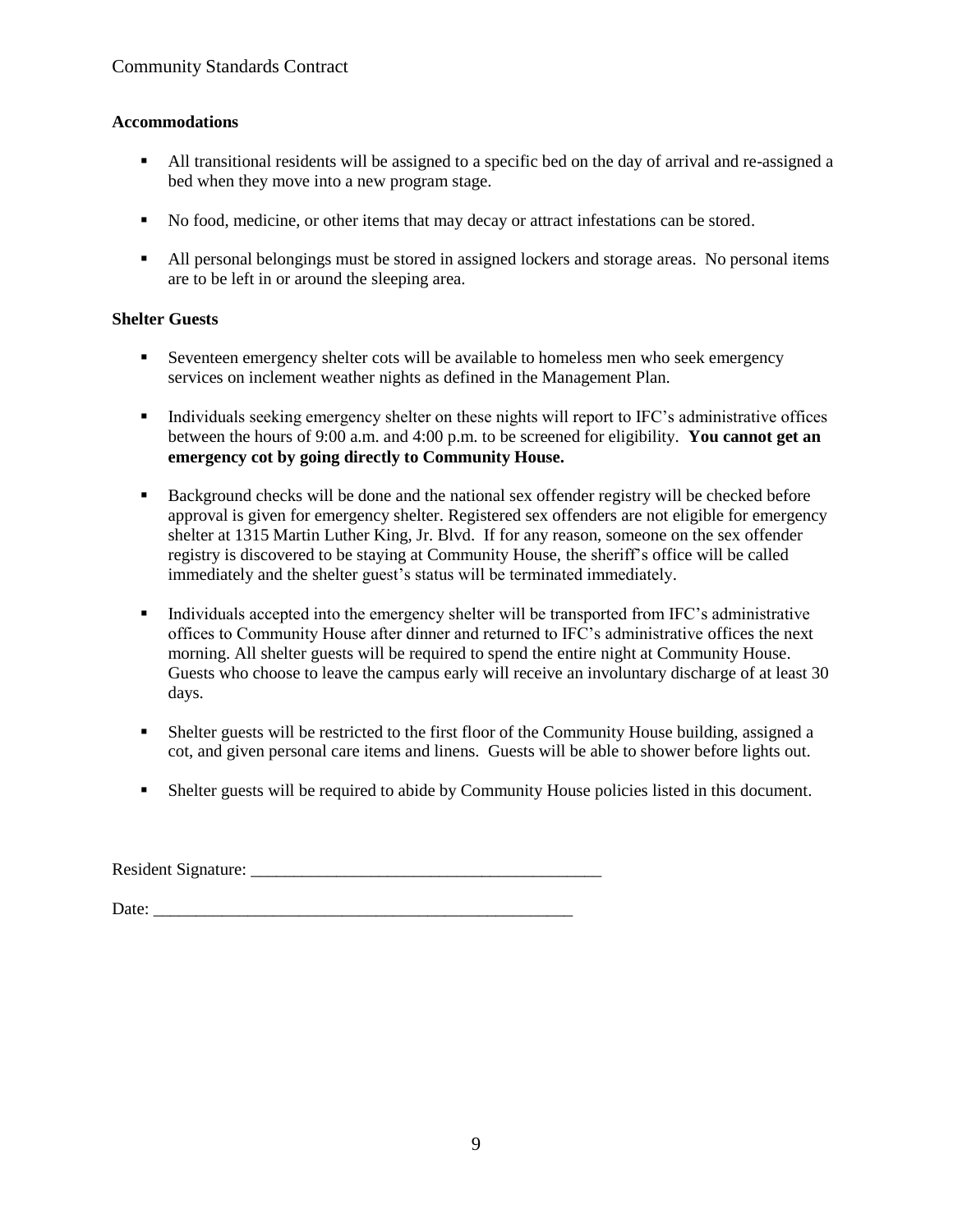## <span id="page-10-0"></span>**D.Transitional Housing Program Entry, Probation and Stages**

Homeless men interested in entering the transitional housing program at Community House will be required to provide basic information and identification at the time of intake and complete an application. Once enrolled in the program, each transitional resident's conduct is governed by the Community Standards contract. All residents will develop *strength-based goals* to which they will be held accountable. Each resident's individualized action plan will include specific interventions, goals and deadlines.

Initially, new transitional resident will be placed in the program for an orientation period of 30 days during which they will be evaluated and assessed for transitional housing services. During probation, residents who are not prepared to complete the steps or tasks as outlined in their action plan may be asked to leave the program until they are ready to make a stronger commitment to program expectations. These individuals will be referred to other Triangle programs and shelters for services. There are no failures at Community House, and staff is willing to welcome back any person requesting to reapply for transitional housing services. Community House will always be a place where homeless men can find hope and new opportunities: a place where staff and homeless persons can work together to break the cycle of homelessness.

There are three stages in the transitional housing program. Each transitional resident will develop an individualized action plan in Stage 1in conjunction with staff and program volunteers, which will describe the evidence of accomplishment required to progress through the different stages of the program.

 *Stage 1 is evaluation and assessment of the new transitional resident and includes the development of an action plan for personal growth and commitment to community standards.* 

During the first week, transitional residents will participate in an orientation where they will receive information about the program. A staff member will go over IFC policies, including the Community Standards contract and Resident Expectations. A senior resident (in Stage 3) will be assigned to every new resident to orient them to the facility and answer questions about the program. In order to enter the program, residents must sign the Community Standards contract. Case managers will meet with residents to complete an assessment which includes histories on their medical, dental, mental health, employment, housing, legal and educational backgrounds. Case managers will assist residents with gathering records such as birth certificates, social security cards, driver's license or state identification. Residents in Stage 1 will work on developing a set of realistic goals and objectives for moving forward. These plans can involve returning to school, seeking employment, filing for disability benefits, addressing health needs and/or participating in counseling or attending outside support groups. Once a plan is developed, residents will meet with their case manager on a weekly basis to review their progress and discuss next steps in achieving plan goals.

#### *Stage 2 is implementation of the personalized action plan developed in Stage 1.*

A transitional resident is eligible to move to Stage 2 when he has completed the evaluation and assessment and is ready to move on to executing the plan. These residents have signed off on their plans and are moving forward. All plans are designed to meet the needs of the resident and may include goals on one or more of the items listed in Stage 1. For example, job seekers would attend job coaching sessions, visit with Job Links or attend job fairs. They would be required to turn in job activity logs each week. A Stage 3 mentor will be assigned to Stage 2 residents. A resident who has a disability would be involved with IFC's SSI/SSDI Outreach Access & Recovery (SOAR) worker who can assist in filing for disability. Moving through Stage 2 can take time because the residents not only have to work toward their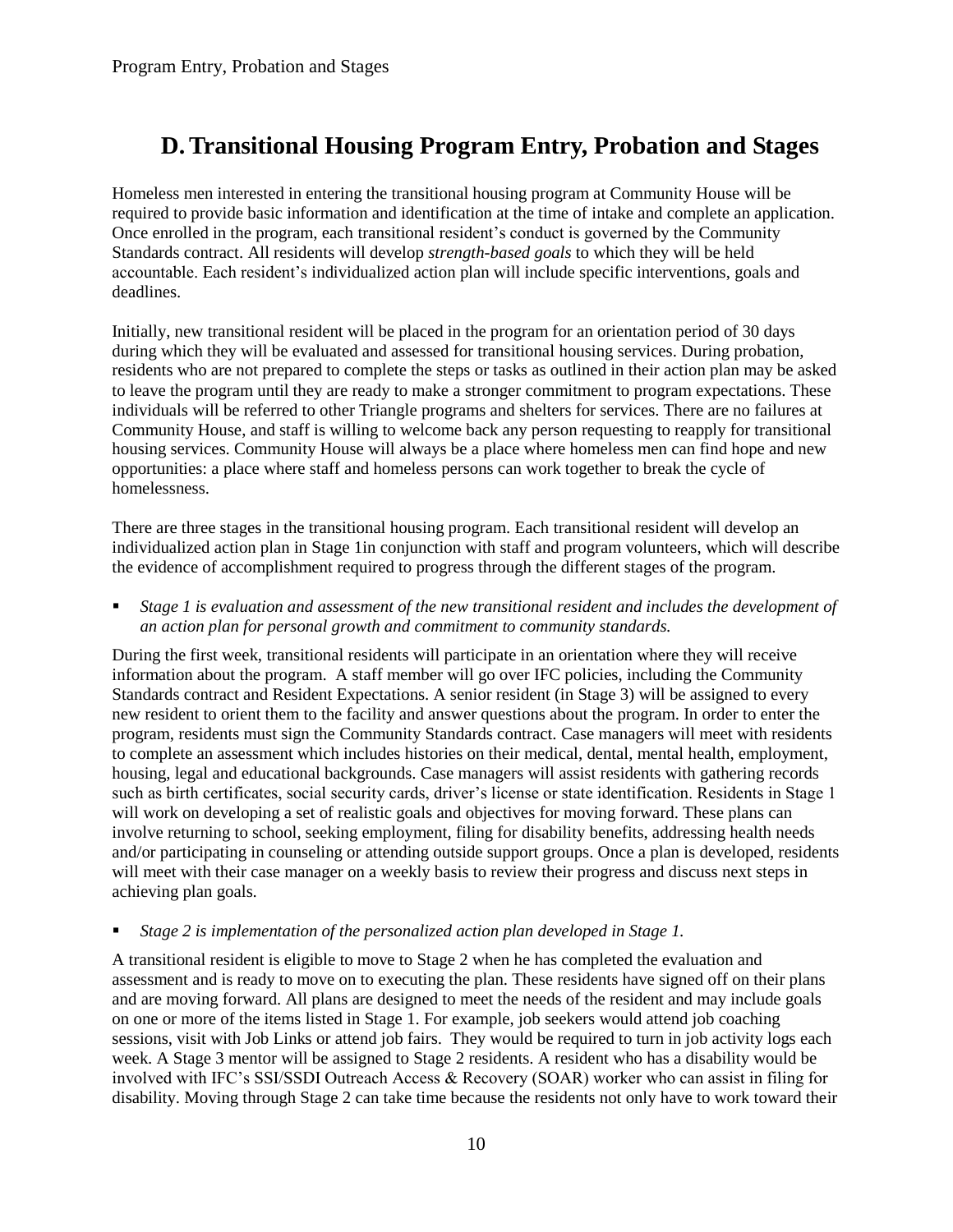#### Program Entry, Probation and Stages

end goal of moving into permanent housing, but they must begin to save money to achieve the goal of moving out. Residents who do not agree to a plan or who do not succeed in passing Stage 2 may be required to move back to Stage 1 or leave the program for a period of time before returning to Stage 1.

#### *Stage 3 is the time when transitional residents who have met income and developmental goals for securing housing begin their housing search.*

A transitional resident is moved to Stage 3 when he has demonstrated that he is ready to move into permanent housing, is making progress in saving a sufficient amount of income to support a move and is ready to begin the housing search. Stage 3 residents will be working or attending classes and mentoring Stage 2 residents to ensure that each successive group of program graduates maintains consistent implementation of the Community House Community Standards.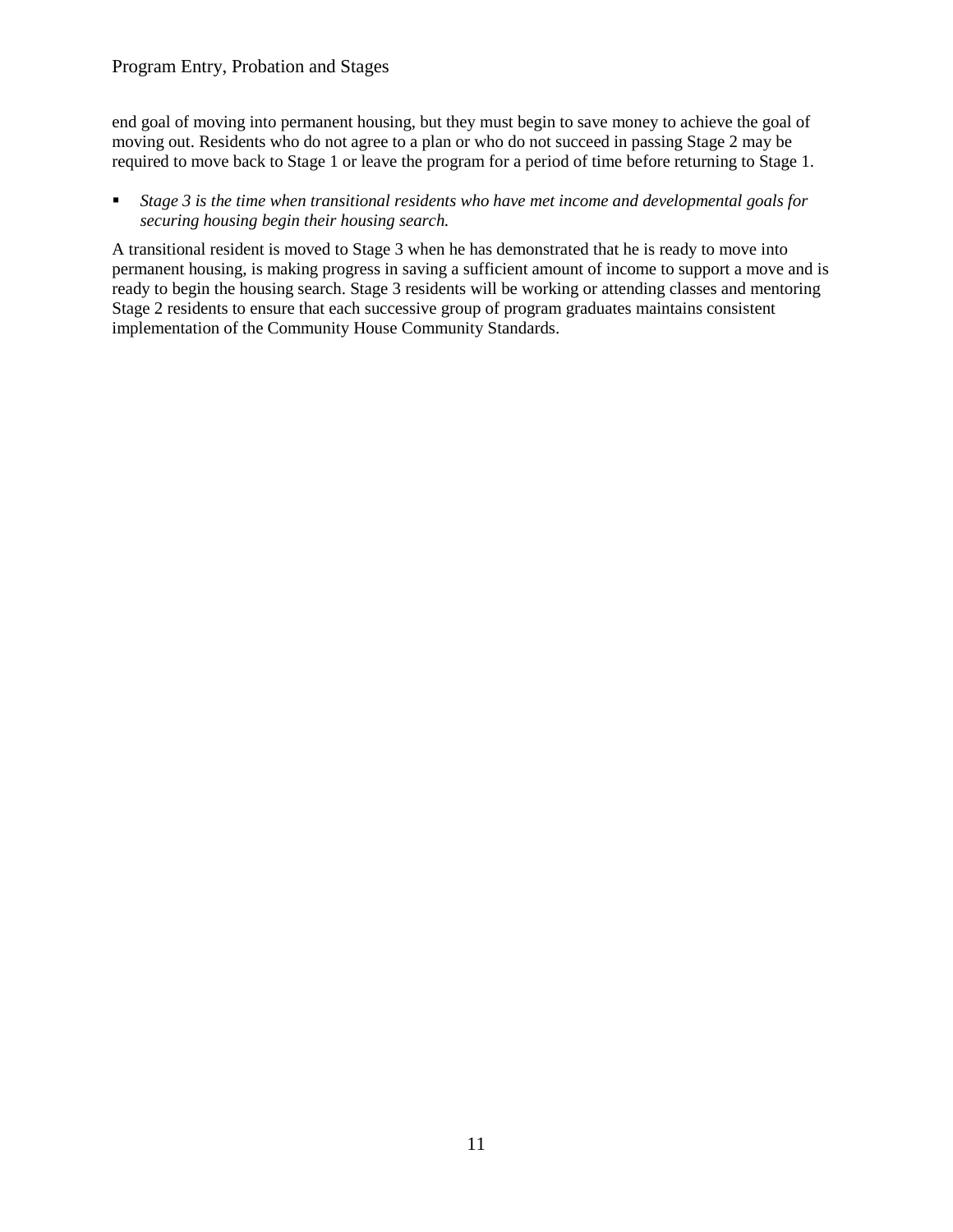# **E. Resident Expectations**

#### <span id="page-12-0"></span>**Community House Expectations**

The following expectations and practices are required from transitional residents because they will help create an environment in which people are empowered to break the cycle of homelessness and become self-sufficient. The following best practices and conduct will help residents advance through the different program stages, be successful and reintegrate into the community.

- Cooperation with staff and volunteers—responding promptly and appropriately to staff requests and instructions, keeping the common living environments and personal spaces clean and free of debris, and assisting with additional duties as requested;
- Cooperation with fellow transitional residents—willingness to work cooperatively with other residents and managing conflict in healthy ways;
- Following the individualized service plan developed with case workers during orientation, working towards personal goals, contributing to community activities;
- Following the Community Standards and reminding fellow residents of the Community House Community Standards (CHCS); reporting serious infringement of the CHCS to the Residential Services Director;
- Respecting the cultural and religious diversity of other residents;
- Being a positive role model in the wider community.

#### **Inappropriate Behaviors**

Below is a list of offenses that will result in the Community House transitional resident being disciplined or discharged from the program. The consequence resulting from one of these actions will depend on the severity of the offense, the resident's past record of offenses and the service plan developed with a case manager during orientation. Here are some examples of unacceptable forms of conduct and behaviors:

- Non-cooperation
- Verbal abuse
- Inappropriate sexual behavior or threats
- **Trespassing on private property**
- **Theft**
- Threat of violence
- Physical violence
- Carrying a weapon
- Violence with a weapon
- **Smoking inside the facility**
- Alcohol or drug use
- Selling, buying, or distributing alcohol or drugs, or other criminal behavior
- Loitering
- **Littering**

**Trespass** – When a person is trespassed from the Community House campus, the police will be called and staff will follow the Chapel Hill Police Department's protocols for trespassing persons from properties. A trespass lasts for one year and can only be extended or lifted by notifying the Chapel Hill Police Department. Those who violate trespass orders can be arrested.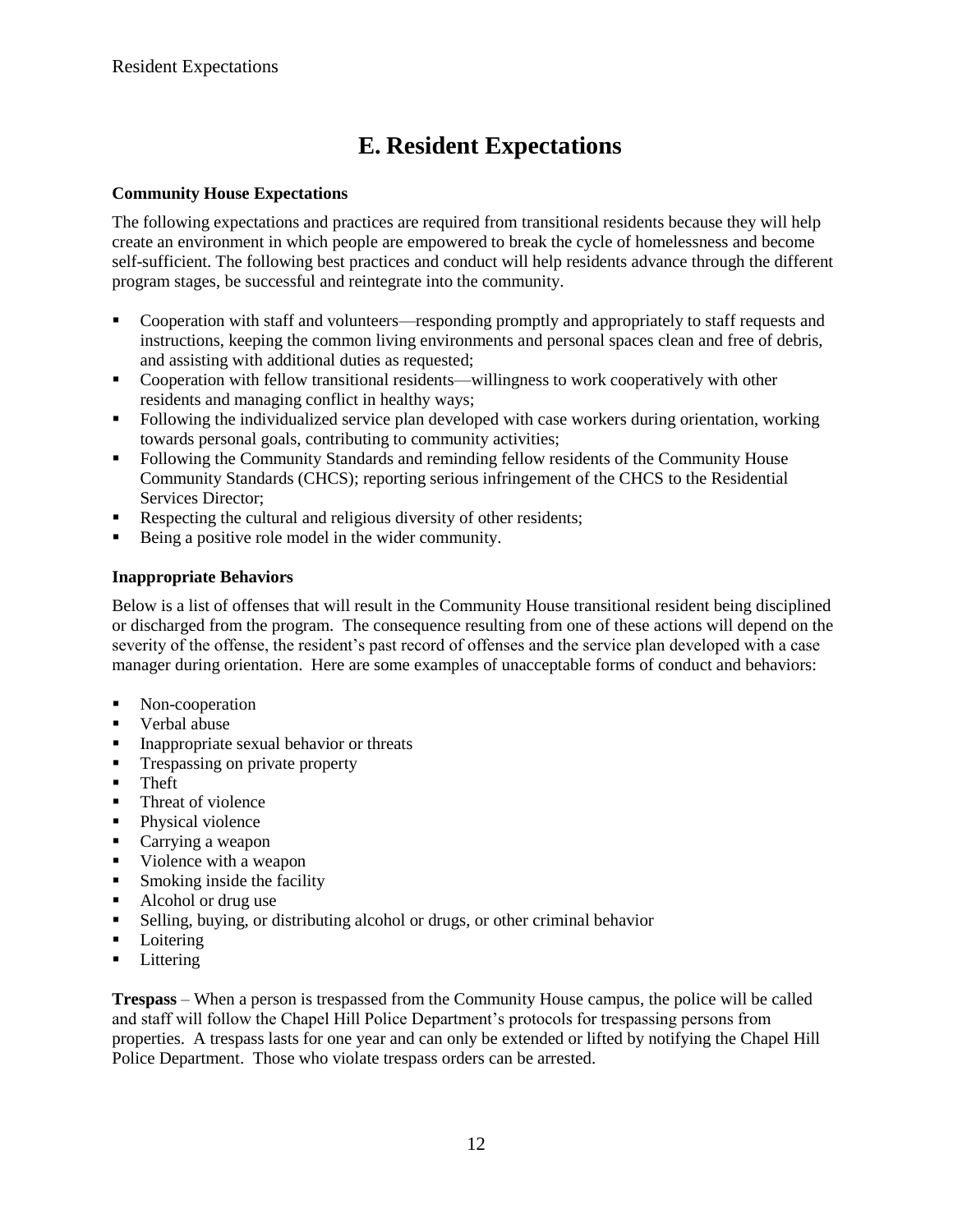**Please Note:** Transitional resident discharges will be reviewed routinely by staff. Discharges have the possibility of being shortened and/or revoked given cooperation and a genuine effort by the affected individual to correct the problem and meeting agreed upon goals.

#### **Principles that Guide Expectations and Community Standards**

It is IFC's policy and practice that transitional residents accepted into the Transitional Housing Program will behave appropriately and cooperatively. The following principles guide the program's Community Standards:

- All persons should be treated with respect: Staff, volunteers, and transitional residents will treat each other with courtesy and will show respect for other people's feelings, physical space, and property.
- People need a safe environment to manage and express social customs and cultural differences. Staff, volunteers, and residents will treat each other with respect when resolving conflict situations. Threatening language and fighting are incompatible with Community House principles and developing a safe living environment.
- Diversity and inclusivity are integral to the Community House program. Language should be constructive and respectful to all regardless of race, gender, sexual orientation, religion, ethnicity, age, educational background, and economic circumstances. Racist, sexist, homophobic, and otherwise prejudicial language is incompatible with Community House's commitment to diversity.
- Good citizenship is a core Community House value. Staff, residents, and volunteers are expected to: be good role models in the community; be respectful of neighbors and the property of others; and obey all Town ordinances and reinforce Community House values and protocols. Senior residents will exercise good citizenship and help new occupants with program requirement and their interactions with others. Panhandling, trespassing, loitering, sexually explicit behavior, and harassment are contrary to these values and are prohibited at Community House and other IFC facilities.
- Community House residents are expected to be positive role models and representatives in the community. Community House services will be denied to any individual who regularly and persistently behave contrary to program values and protocols.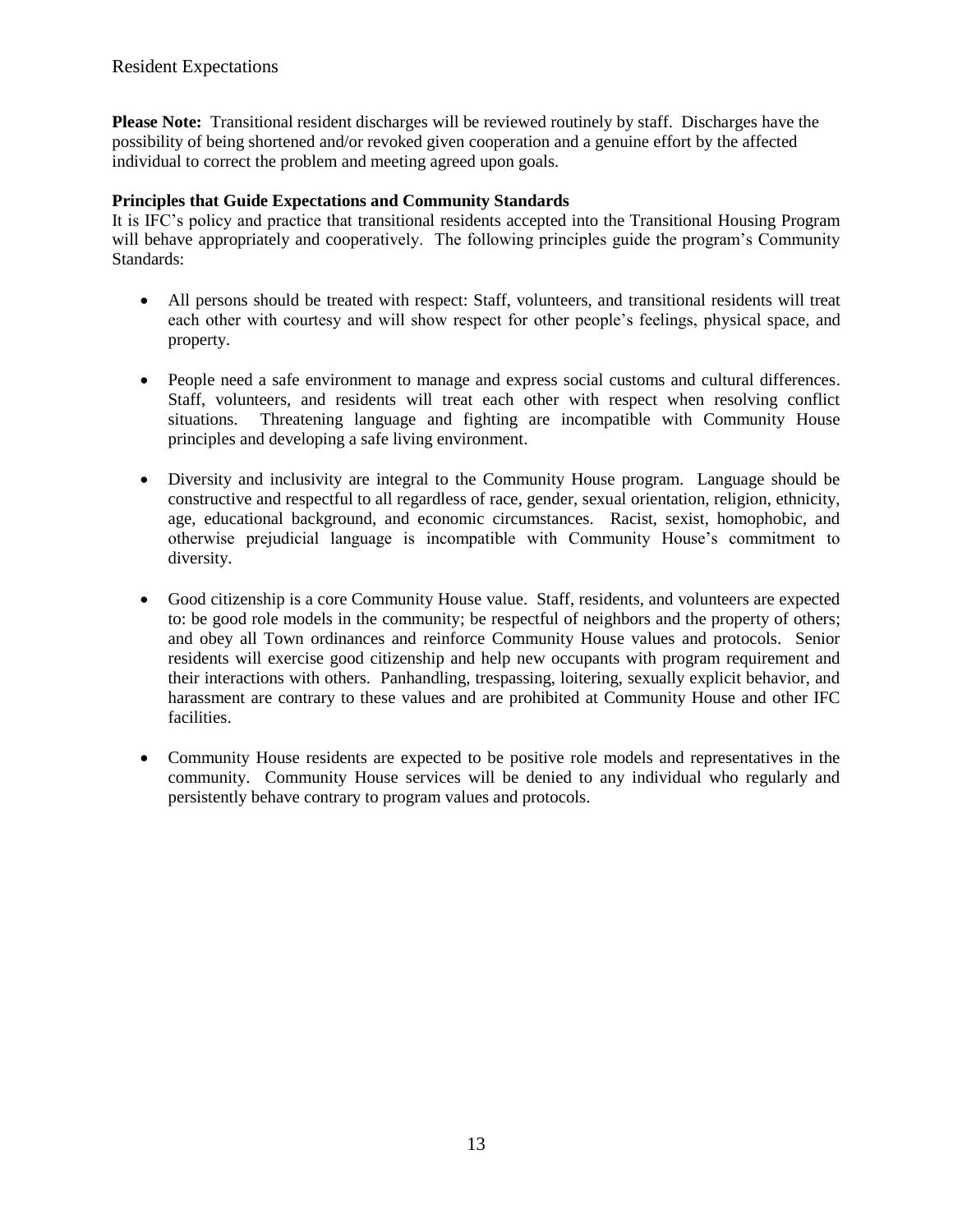# **F. Safety Plan**

#### <span id="page-14-0"></span>**For Crises Involving Potential Threat to Staff/Volunteers and Public Areas**

- 1. Staff will be trained in safety plan procedures.
- 2. Staff should immediately call 911 if there is imminent danger to themselves or others.
- 3. Volunteers should always call upon a staff member in a crisis situation.
- 4. In the event of an escalating situation involving two or more transitional residents, staff should immediately ask the individuals involved to separate from one another and clear all other individuals from the scene. If residents refuse to obey, staff members are encouraged to give a verbal warning that failure to obey will result in discharge. If residents refuse to respond, staff members should tell the individuals that they will contact the police. If there is continued failure to obey, staff members should ask others in the area to contact the police, without leaving the scene themselves. Staff members should never put themselves in harm's way by positioning themselves between two or more feuding individuals. An alternative is to direct the less aggressive resident into another room in order to defuse the situation. After the situation has deescalated, staff are encouraged to discuss the situation with the involved residents individually and support them in reaching acceptable solutions to the situation. When appropriate and safe to do so, staff may ask individuals involved to have a group meeting to discuss the matter peacefully.
- 5. In the event of an escalating situation involving one transitional resident, staff members should instruct the resident to calm down and be respectful of other residents. DO NOT attempt to talk through the difficulties of the person if you are uncomfortable or feel the situation is escalating out of control too quickly. In this situation, staff should seek assistance from another staff person or if the situation does not calm down contact the police. If staff feel they can work with the individual calmly and safely, continue speaking with the person to see if the difficulty can be resolved.
- 6. If staff feel that they can talk with the individual, staff should remove the person from the public setting and use another room to speak with them in private as soon as it is safe to do so. If necessary, staff should inform other staff members of the situation so they can be close at hand for further help.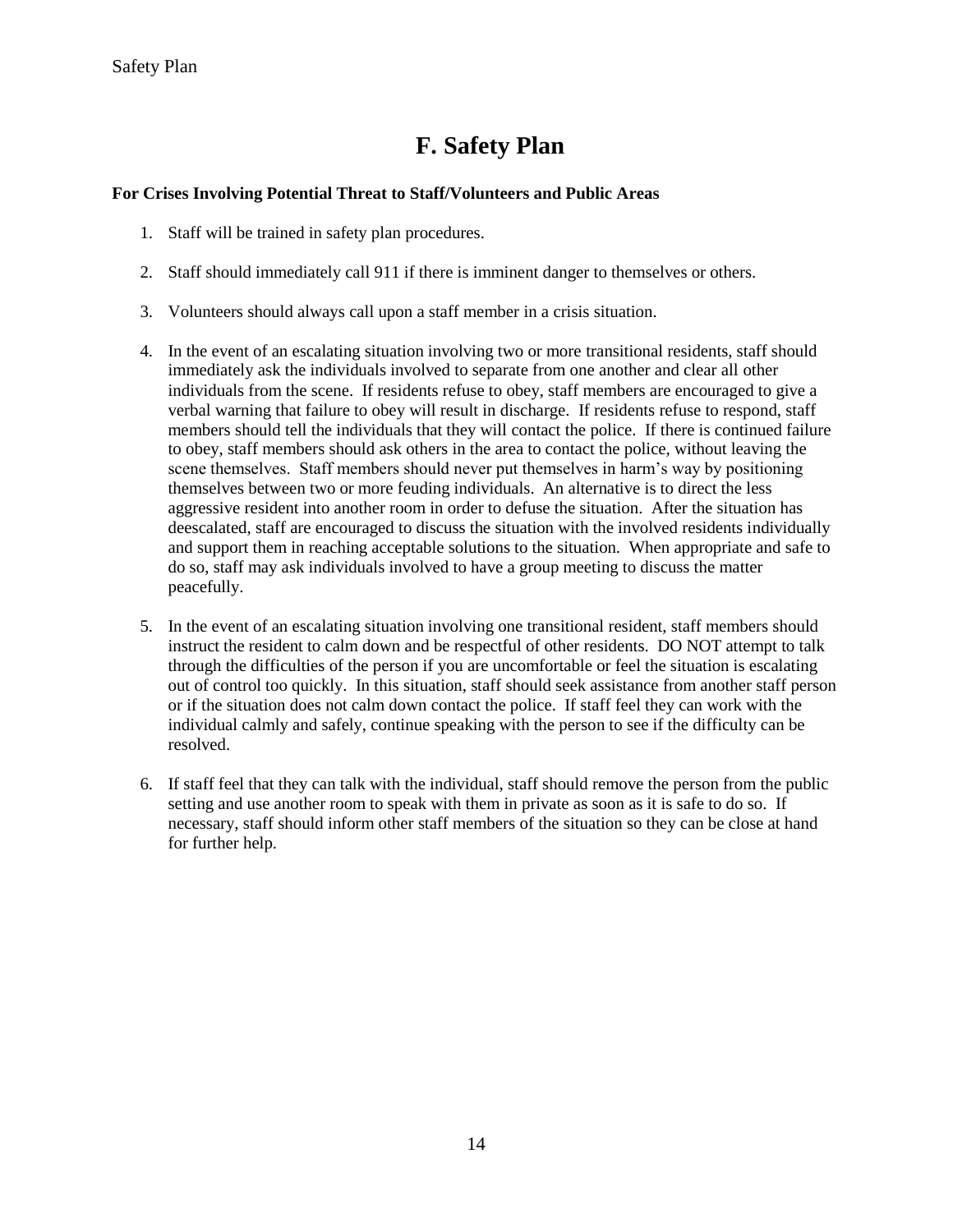#### **For Crises Occurring Within a Staff Office**

- 1. If staff feel that a client may be a danger, or is in an emotional state where the client does not have a normal level of self-control, it is ALWAYS recommended to leave the door open.
- 2. Remember to use supportive words and try to help the client find acceptable choices for how to work through the crisis. Talk calmly with a person in crisis only while it is working. If the situation deteriorates and the threat of harm or injury increases, determine whether it is safer to call for assistance or try to leave the room. As much as possible, try to contain the crisis within the office so it is less likely to impact other transitional residents.
- 3. If you have to ask an individual to leave your office, please follow them out so you can be on hand if the crisis continues and other people are at risk. If necessary, have the police on hand to escort an individual out of the shelter and out of the neighborhood.

#### **Post-crisis Procedures**

- 1. After a crisis, staff members who witnessed the crisis are to complete an incident report if the situation warranted action. Log all police calls made.
- 2. Staff who have witnessed the incident should collaborate and decide upon the consequences for individual(s) involved per our Actions and Consequences policy.
- 3. The decision should be reported to the transitional resident(s) in writing only after the incident has been resolved and the situation has stabilized. Any discharge should be communicated to the resident(s) as a decision made by the agency as a whole and not one individual, as outlined in the Actions and Consequences policy. Staff members may wish to have another staff member present when resident(s) are informed of a discharge.
- 4. Discharges are to be recorded in the Discharge Log, and a copy of the discharge will be placed in the transitional resident(s)' case record.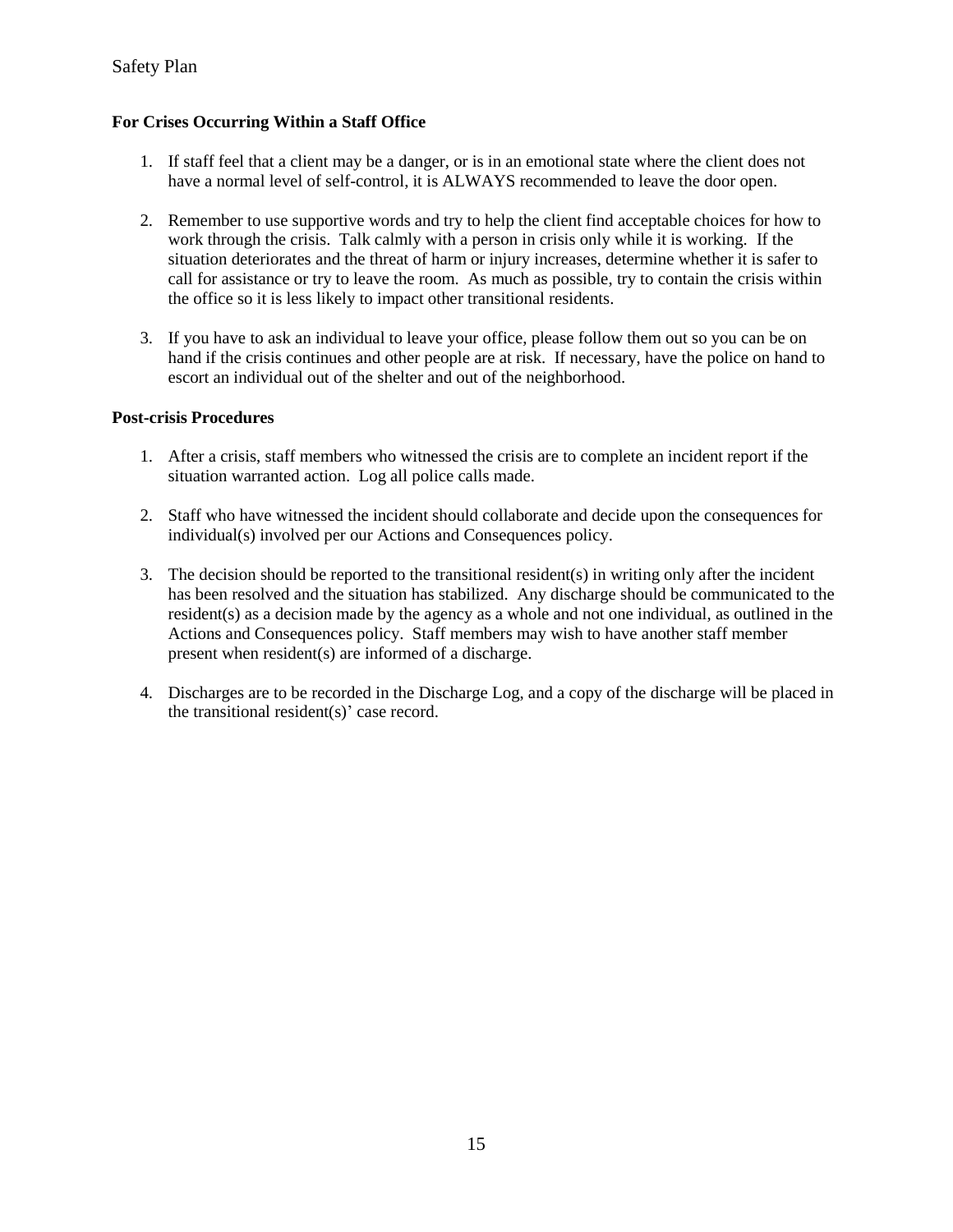## **G.Proposed Security Measures for Community House**

- <span id="page-16-0"></span>1. Community House will be staffed on a 24/7 basis by IFC staff, volunteers and senior transitional residents.
- 2. Care has been taken to adapt the required landscape screening to enhance the ability of the Police Department to monitor the building and its surroundings.
- 3. All outside doors will be locked from 8:00 p.m. to 7:00 a.m. each day. All transitional residents and shelter guests will remain in the building between 8:00 p.m. and 7:00 a.m. unless
	- a. the resident has made previous arrangements with IFC staff, e.g. to work a late shift, attend a class or community meeting, fulfill a volunteer service commitment, etc..
	- b. released to the custody of law enforcement or medical care providers.
- 4. Digital security cameras, with taping capability, will be in place throughout the public spaces on both the first and second floors. Staff will be trained to monitor and operate camera equipment. Electronic security information will be monitored multiple times during each shift.
- 5. Digital security cameras, with taping capability, will be in place covering the complete perimeter of the building, including the driveway leading to the building. Staff will be trained to monitor and operate camera equipment. Electronic security information will be monitored multiple times during each shift.
- 6. Outdoor lighting of the building and grounds will be laid out in cooperation with the Police Department to thoroughly illuminate the site.
- 7. Community House will be a referral-based program and no drop-ins by candidates for emergency shelter and transitional housing services will be permitted. Exceptions will be provided to law enforcement or EMS personnel.
- 8. The no visitor policy will be in force for all program participants unless prior approval by management staff is given.
- 9. Alcohol and other illegal drugs will not be allowed on the Community House property.
- 10. All transitional residents will be required to maintain sobriety during their stay at Community House or face expulsion from the program.
- 11. All transitional residents are expected to be respectful and compliant with Community House policies and expectations; non-cooperation and unruliness will lead to expulsion from the program.
- 12. Every transitional resident/shelter guest dismissed from Community House will be given specific reasons for the dismissal, advised about required steps and standards for readmission, tentative dates for reapplication and, if applicable, a voucher for transportation to another location where they can receive services.
- 13. IFC staff will continue their ongoing communications and cooperation with the Chapel Hill Police Department and will encourage the department's use of Community House as a site to complete paperwork, to visit with transitional residents, and to check in with program staff.
- 14. Comprehensive Community House services are for the residents of the Transitional Housing Program. Robert Nixon Free Clinic for the Homeless will provide health care for HomeStart and Community House residents. Shelter guests will receive limited services including access to a firstfloor shower facility, laundry facilities and morning snacks. They can be seen at the medical clinic during their use of the emergency shelter cots.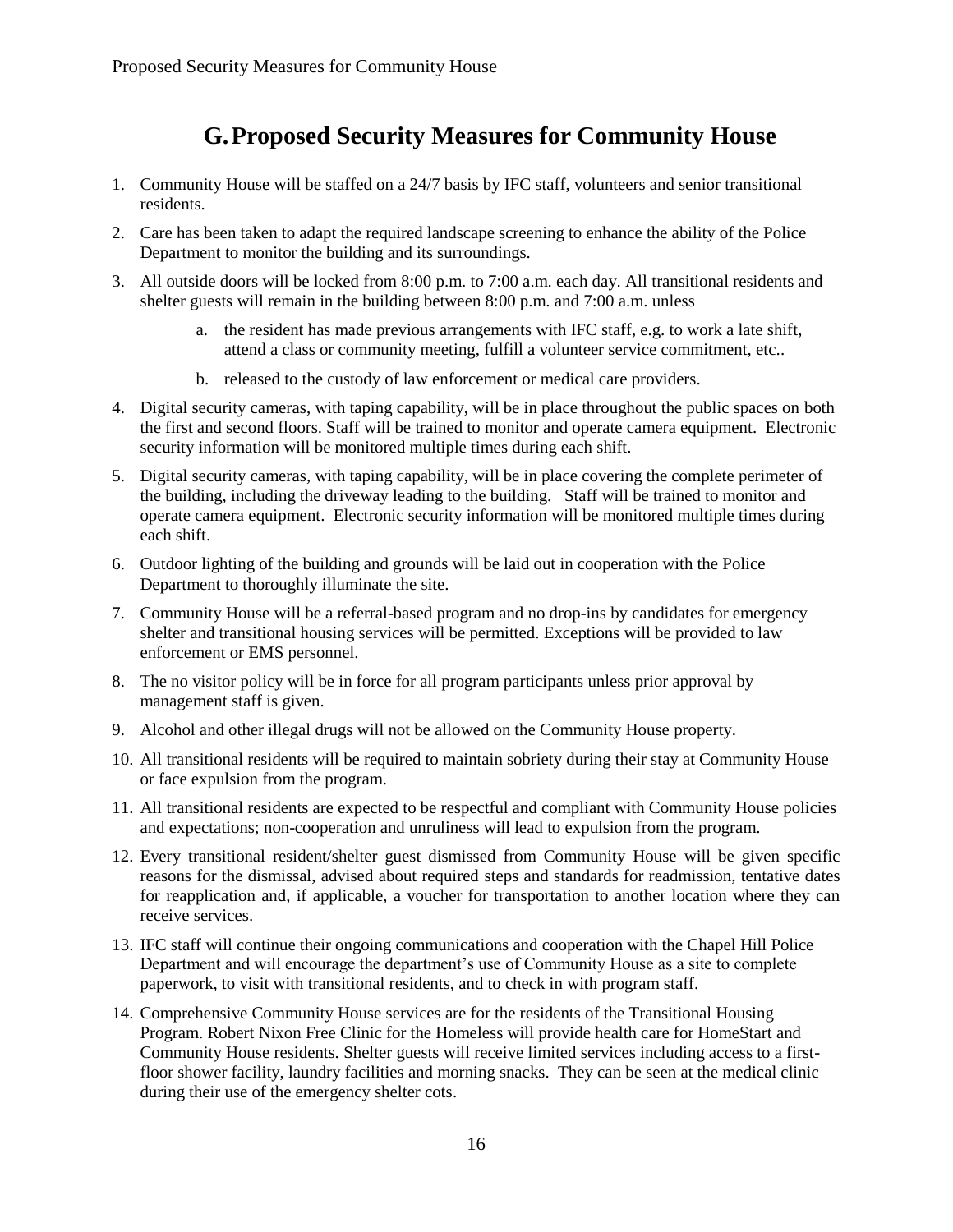15. Shelter guests will be pre-screened at an off-site location to assure:

- compliance with all eligibility requirements;
- completion of required federal homeless form;
- completion of required federal homelessness verification form;
- completion of a background check;
- that the person is not listed on the national sex offender registry;
- possession of a government-issued ID or working with IFC to obtain.

Any person using Community House services must meet the above criteria or be referred by law enforcement, court officials, or other bona fide agencies. In the event that shelter guests do not have a current picture ID, they will be issued an IFC picture ID upon admittance and IFC will assist individuals in attaining a valid picture ID from the North Carolina Department of Motor Vehicles at no charge.

16. Shelter guests will be transported to and from the facility each day.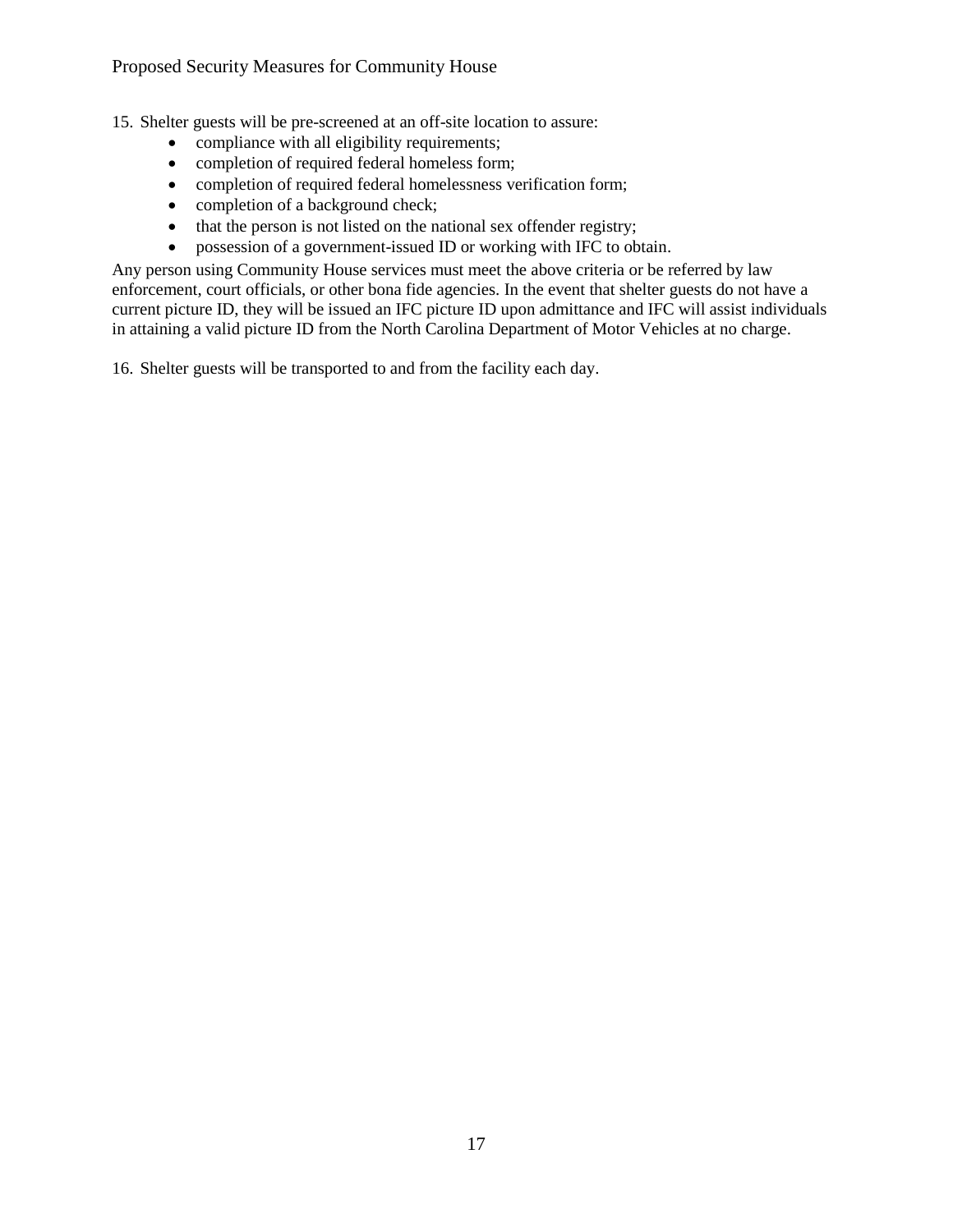## **H.Advisory Committee Roster**

<span id="page-18-0"></span>

| $\mathbf{1}$ . | Rick Allen          | <b>IFC</b> Board member              |
|----------------|---------------------|--------------------------------------|
| 2.             | <b>Augustus Cho</b> | Northwood V resident                 |
| 3.             | Linda Convissor     | University of North Carolina (UNC)   |
|                | 4. Tina CoyneSmith  | Parkside I                           |
|                | 5. Rick Edens       | United Church of Chapel Hill         |
|                | 6. Lisa Fischbeck   | The Episcopal Church of the Advocate |
|                | 7. Patti Fox        | First Church of Christ, Scientist    |
|                | 8. J Freeman        | CASA resident                        |
|                | 9. Solomon Gasana   | Housing for New Hope                 |
|                | 10. Steve Kirschner | Parkside II                          |
|                | 11. Gary Harwell    | Community House resident             |
|                | 12. Eleanor Howe    | North Forest Hills resident          |
|                | 13. Trish Hussey    | Freedom House                        |
|                | 14. Patrick Jones   | Orange United Methodist Church       |
|                | 15. Jason Kirk      | Northwood V                          |
|                | 16. Kathy Murray    | Parkside I                           |
|                | 17. Mark Peters     | A Better Site                        |
|                | 18. Josh Ravitch    | Larkspur resident                    |
|                | 19. Carl Schuler    | Vineyard Square HOA                  |
|                | 20. Jennifer Smith  | <b>Harrington Bank</b>               |
|                | 21. Laurie Tucker   | Community House program director     |
|                | 22. Janice Tyler    | <b>Orange County (Senior Center)</b> |
|                | 23. Danny Woldorff  | Northwood V resident                 |

#### **Notes:**

#### **12 of 23 live in area neighborhoods;**

- a. 2 of the 12 represent their congregation;
- b. 1 of 12 represents A Better Site.
- **7 of 23 work or worship in area;** 
	- a. 4 of 7 represent their congregations (the Episcopal Church of the Advocate, First Church Christ Scientist, Orange United Methodist Church, or United Church of Chapel Hill);
	- b. 2 of the 7 represent area-wide agencies (Senior Center/ Dept of Aging & Freedom House);
	- c. 1 of 7 represents a private-sector business Harrington Bank
	- d. The 7 counted in working in the area does not include area residents who primarily work from home.
- **4 of 23 are affiliated with the IFC**: a board member, the director of Community House, and both a current and former resident.
- **4 of 23 are affiliated with local institutions or agencies:** Freedom House, Housing for New Hope, Orange County Department of Aging and the Seymour Senior Center, and UNC-Chapel Hill.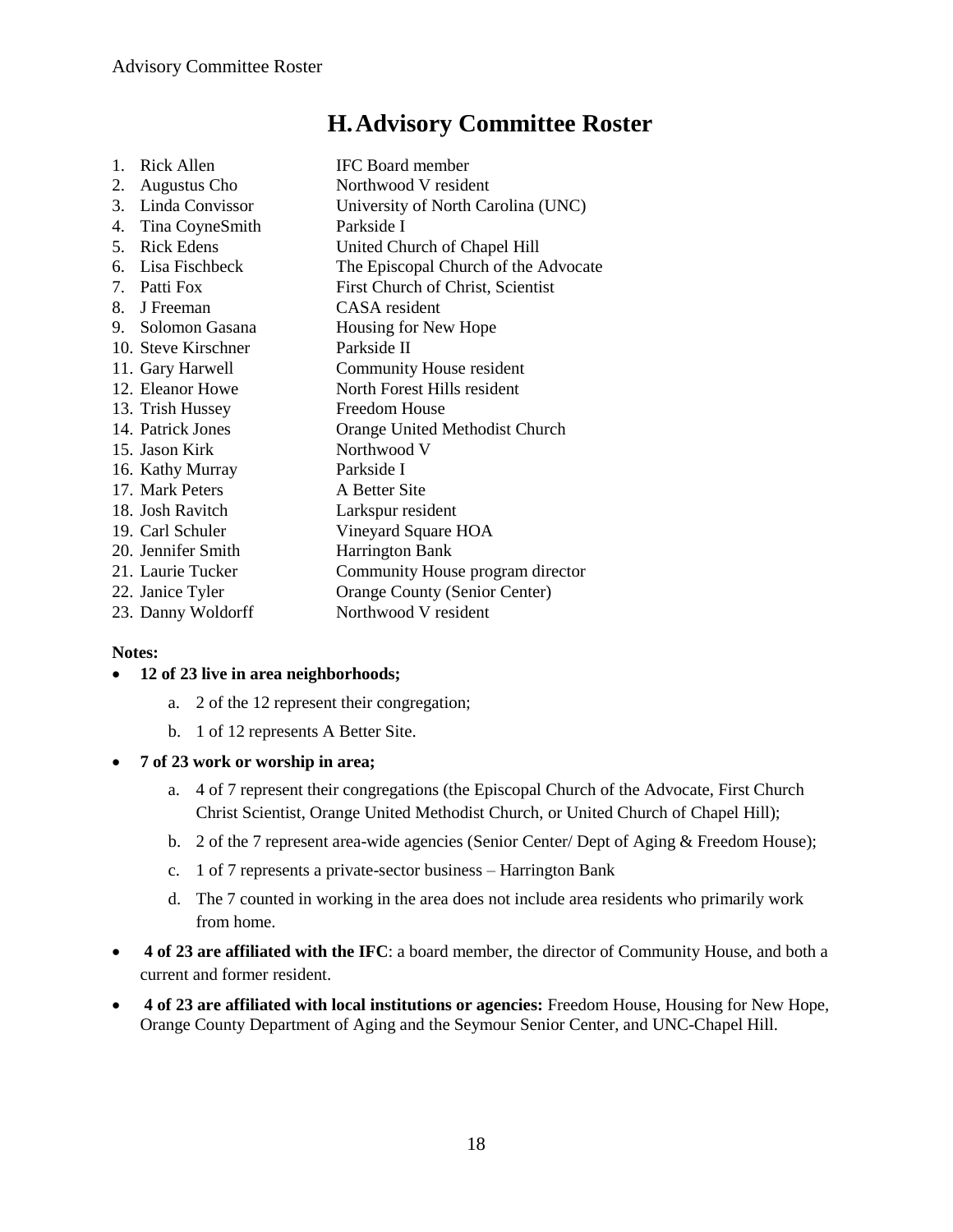# **I. Reporting Template**

<span id="page-19-0"></span>The IFC's Residential Services Director will report the following information to the IFC Board of Directors and the Community House Advisory Committee each month. The report will be posted to the IFC's website after it is accepted by the IFC Board at its monthly meeting.

| <b>Transitional Housing Program</b>                  | <b>This</b><br><b>Month</b> | <b>Total for</b><br>the Year | <b>This</b><br><b>Month</b><br>Last<br>Year | <b>Total for</b><br>Last<br>Year | $\frac{0}{0}$<br><b>Change</b><br>for Year |
|------------------------------------------------------|-----------------------------|------------------------------|---------------------------------------------|----------------------------------|--------------------------------------------|
| New Admissions                                       |                             |                              |                                             |                                  |                                            |
| Reversions to Stage I                                |                             |                              |                                             |                                  |                                            |
| Departures from Stage I                              |                             |                              |                                             |                                  |                                            |
| Total Stage I residents at the end of the<br>month   |                             |                              |                                             |                                  |                                            |
|                                                      |                             |                              |                                             |                                  |                                            |
| Graduations to Stage II                              |                             |                              |                                             |                                  |                                            |
| Reversions to Stage II                               |                             |                              |                                             |                                  |                                            |
| Departures from Stage II                             |                             |                              |                                             |                                  |                                            |
| Total Stage II residents at the end of the<br>month  |                             |                              |                                             |                                  |                                            |
|                                                      |                             |                              |                                             |                                  |                                            |
| Graduations to Stage III                             |                             |                              |                                             |                                  |                                            |
| Departures from Stage III                            |                             |                              |                                             |                                  |                                            |
| Total Stage III residents at the end of the<br>month |                             |                              |                                             |                                  |                                            |
| <b>Graduations from Program</b>                      |                             |                              |                                             |                                  |                                            |
|                                                      |                             |                              |                                             |                                  |                                            |
| Average # of beds filled                             |                             |                              |                                             |                                  |                                            |
| % of beds filled                                     |                             |                              |                                             |                                  |                                            |
|                                                      |                             |                              |                                             |                                  |                                            |